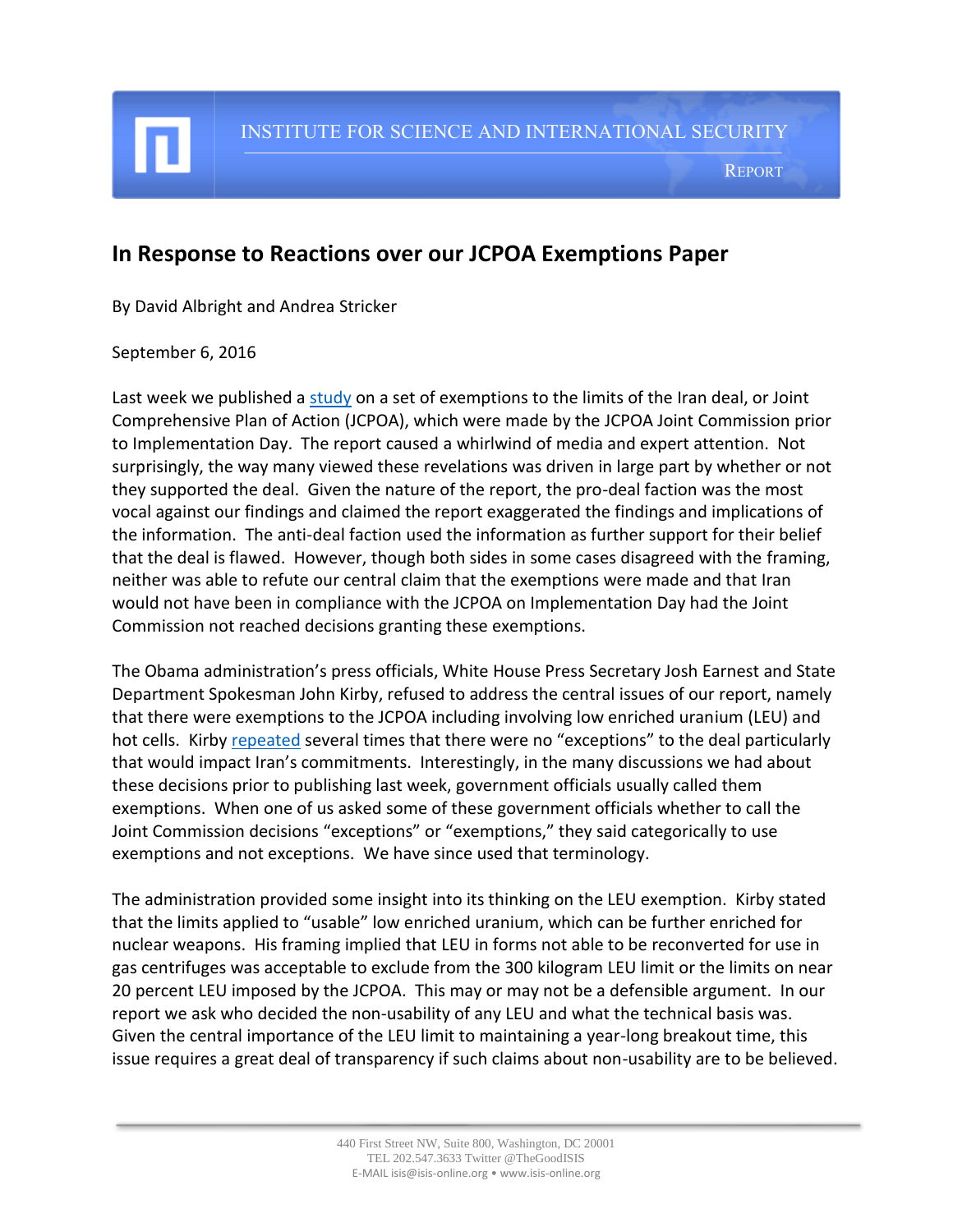The fundamental issue highlighted by the report's findings is the issue of secrecy surrounding JCPOA-related decisions and events. We believe that the deal is not sustainable if exemptions or implementation problems are kept secret. Some experts disagree. But it is difficult to deny that secrecy could play to Iran's efforts to weaken the deal since areas where the Joint Commission agrees to a weakening would not be subject to public scrutiny.

A curious argument advanced by some experts is that JCPOA implementation is best done secretly, as though Iran would walk away from the deal if exemptions or other issues were publicized. Another argument was that secrecy is to be expected as routine in implementing an arms control agreement. But the Obama administration was the source of promises to the public that the JCPOA would institute unprecedented transparency. As a result, by making decisions and events secret, they appear more nefarious when uncovered particularly when the administration then fails to explain their technical basis and implications and outright denies that they even occurred. The reaction by some nuclear experts and the media to seek to uncover these issues in the face of such an excessive amount of secrecy is not surprising. Our report follows a series of revelations by The Associated Press on the secret Parchin arrangement between Iran and the International Atomic Energy Agency (IAEA) and the secret Iran declaration about its long-term enrichment plans. If the deal depends on keeping the inner workings of the JCPOA secret, one has to question whether such a strategy is workable or has in fact become counterproductive. Moreover, outside experts have a responsibility to ask whether those secret decisions and events hold up to independent analysis or whether the secrecy merely hides embarrassing information. The Joint Commission needs to create a more open process, much like the IAEA Board of Governors has done when faced with sensitive but unique situations that require more transparency than usual in implementing and enforcing comprehensive safeguards agreements. Moreover, P5+1 governments should openly explain the basis and rationale for technical decisions if they are so benign.

Another argument we heard is that the exemptions do not matter. Critics have argued that even though low enriched uranium may have been exempted, it is a small amount and cannot affect breakout calculations. Those making this claim have not provided the basis for it. We published that we did not know the exempted amount but that whatever the amount, it may set a negative precedent. Prior to publication we looked at how much LEU could be exempted using likely amounts of the material in waste forms but have not yet completed that assessment. One former IAEA safeguards official estimated that based on his direct experience with Iranian LEU waste that the amount could exceed 100 kilograms, and perhaps considerably so. He based this mainly on the amount of LEU in sludge waste and chemical traps associated with the enrichment plants. These estimates would place the amount in the range of roughly one percent of the total amount of LEU produced, which is about 16,000 kilograms (hexafluoride mass). We and the expert decided that this preliminary analysis needed further development. So, we find it shocking that non-technical experts in some cases have reacted by saying that in their judgment is that the LEU amount is too small to matter and the forms make it unusable. We would caution both technical and policy experts to wait for more information and to also not trust what might be self-serving analysis by the administration. It should be noted, moreover, that even if the LEU amounts are relatively small, the decision to exempt the